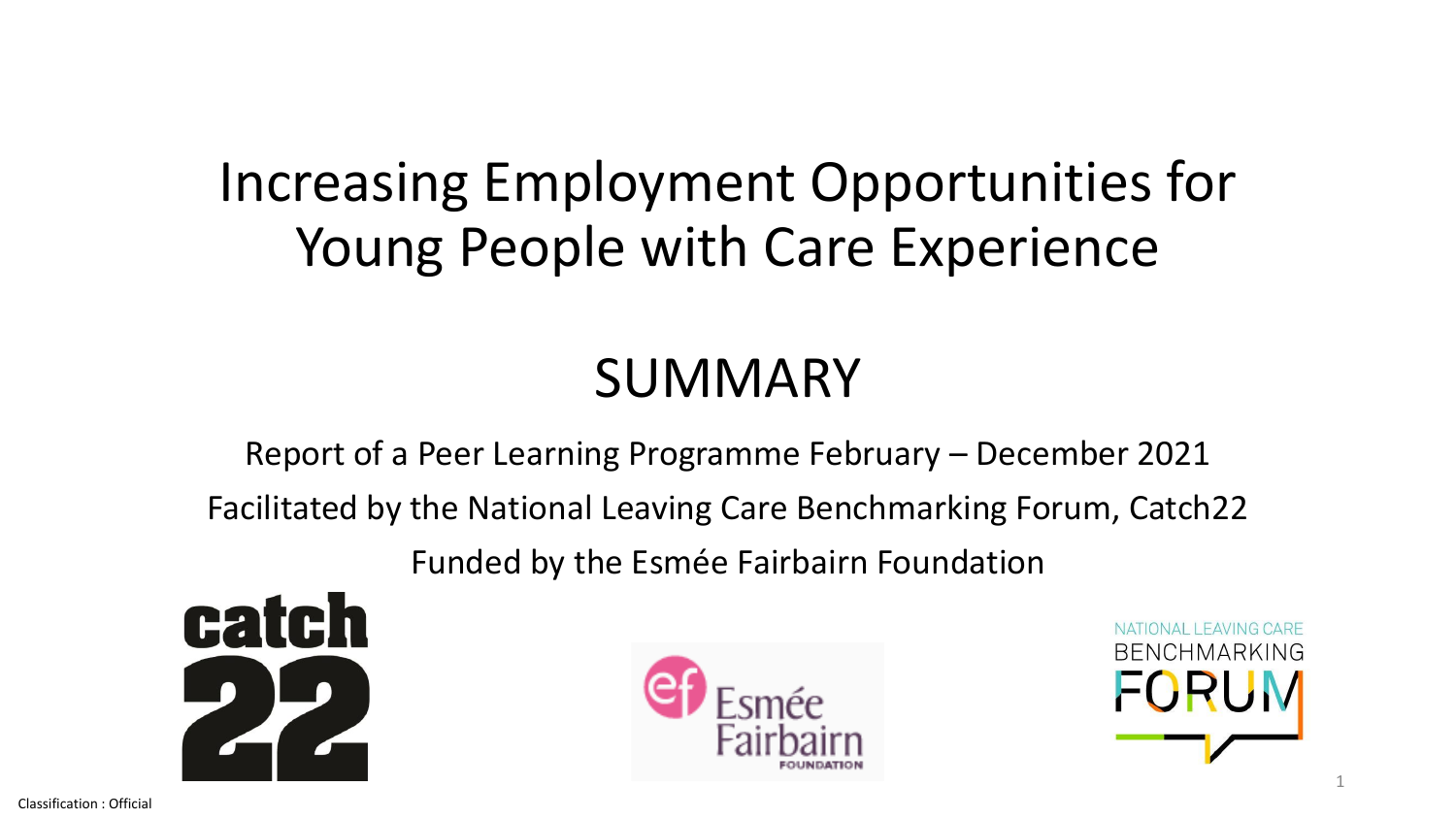# Background, Objective & Approach

- The background to the Peer Learning Programme was joint work between the National Leaving Care Benchmarking Forum and the Esmée Fairbairn Foundation's Leaving Care Learning Programme to raise the profile of care leavers' employability following the Covid-19 pandemic.
- The programme's objective was to support leaving care teams in Local Authorities (LAs) to learn from other local areas and apply that learning to developing their own practice in working with local employers to provide employment opportunities for young people with care experience. Each Local Authority outlined an issue they wanted to work on during the programme.
- Each session involved: reflections on progress since the previous session; input from a case study from a specialist VCS organisation, another LA, or young people; opportunities to ask questions of the case study presenter; and action planning for the period between the sessions.
- The programme was delivered through a time of fluctuating Covid restrictions. All sessions were delivered online. Participants experienced a number of challenges in progressing their issues because of the impact of Covid, most significantly restrictions in visiting young people, accompanying them to interviews etc, and in engaging with employers face-to-face.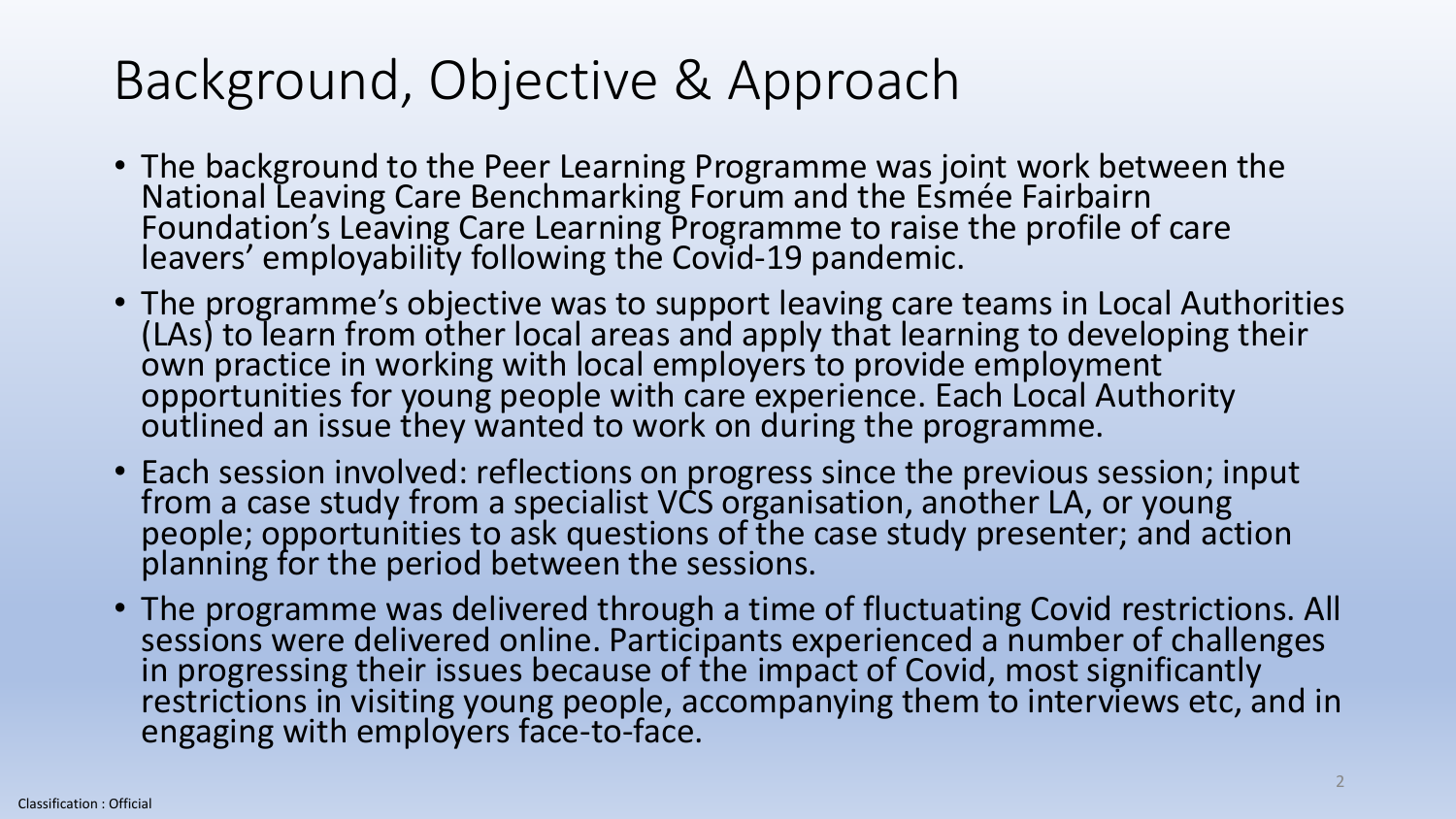## Programme Participants

- Local Authorities who were members of the National Leaving Care Benchmarking Forum, hosted by Catch 22, were invited to apply to join the programme. They were selected to represent a range of geographies and Local Authority types.
- 10 Local Authorities took part in the programme, joining six half-day online facilitated sessions. Each LA brought two or three staff from different departments, including Virtual School Heads, Enterprise & Regeneration Teams, Children's Services, Youth Work.
- Participating Local Authorities were:

| <b>County Councils</b>               | <b>Unitary Authorities</b>        |
|--------------------------------------|-----------------------------------|
| <b>Cambridgeshire County Council</b> | <b>Hull City Council</b>          |
| <b>Devon County Council</b>          | London Borough of Tower Hamlets   |
| <b>Durham County Council</b>         | <b>Walsall Council</b>            |
| <b>Kent County Council</b>           | <b>Warrington Borough Council</b> |
|                                      | <b>Wirral Council</b>             |
|                                      | Sefton Borough Council            |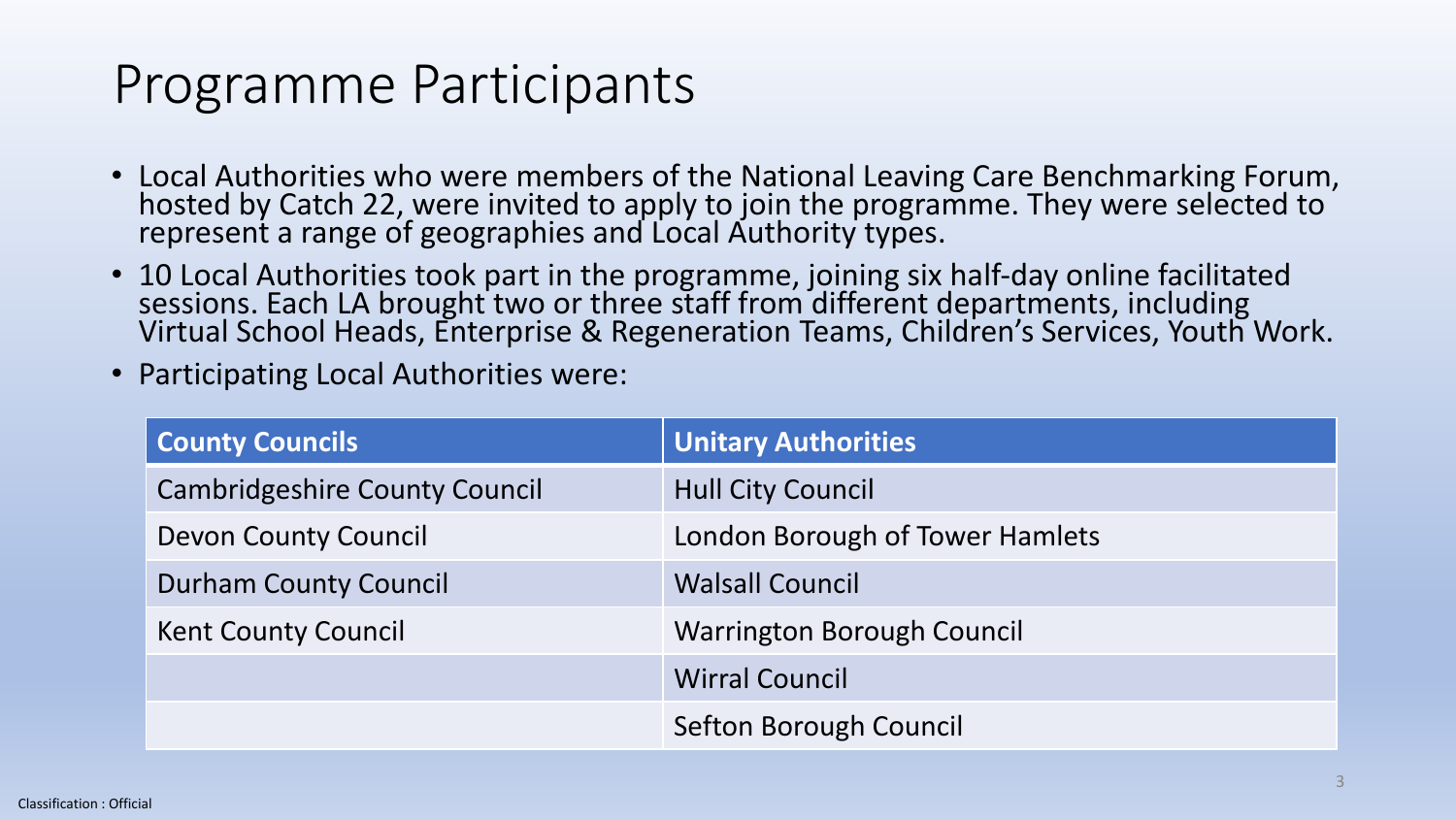# Local Authority Participants' Goals

- Each LA team was asked to identify an area of work that they wanted to focus on during the programme, and to articulate a goal for their work. The goals identified fell broadly into three categories:
	- External employer facing engaging with businesses and others outside the council
	- Internal facing looking to raise the profile of care leaver employability, or increase the number of employability opportunities, within the Local Authority
	- Young people facing focused on reaching or supporting specific groups of young people (for example those in most need, or in particular school year groups).
- External employer facing:
	- Increasing Care Leaver employment in the local construction industry a field with a skills shortage. Will cover a wide range of roles (including admin, HR etc) as well as on-site work.
	- Partnering with the DWP to promote Kickstart placements and developing a tailored and supported "Pre-Apprenticeship" programme.
	- Partnering with the construction company contracted to redevelop the civic centre to create employability/ work experience/ apprenticeship opportunities
	- Improving engagement with local businesses, including training and support for them on the issues faced by young people leaving care.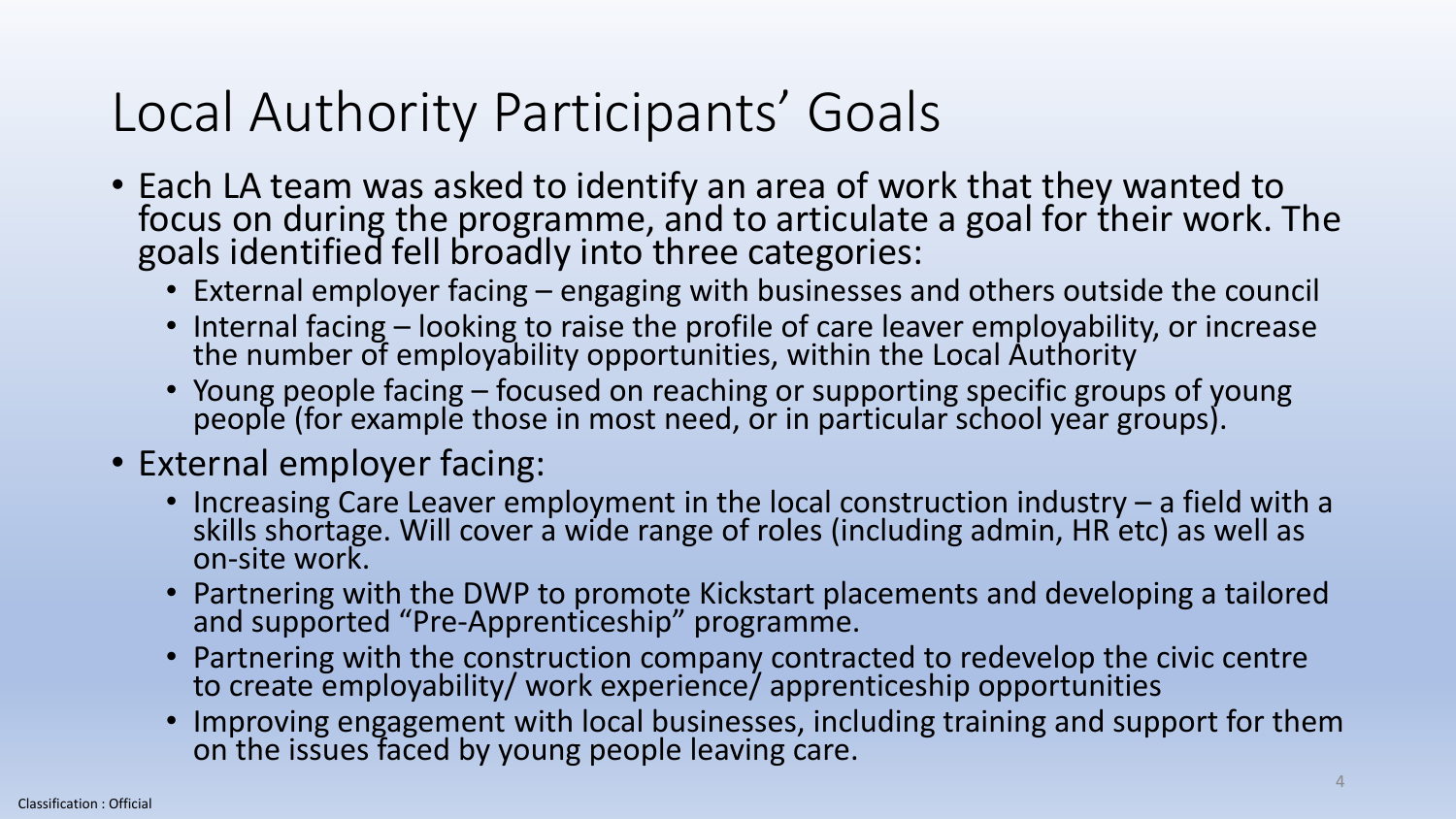# Local Authority Participants' Goals

- Internal facing (LA as employer or corporate parent)
	- Reinvigorate a cross-Council Education/Training/Employment Care Leaver working group, and adopt the "Whole Council" approach promoted by the Care Leaver Covenant.
	- Develop a formalised apprenticeship offer and other work experience opportunities within the Council, and support those care leavers without Level 2 functional skills in Maths & English to fill this gap.
	- Develop a programme of paid sessional opportunities within the Council, to complement existing apprenticeship offers. Includes progression pathways for young people taking sessional opportunities.

### • Young People facing

- Increasing employability-related engagement in Years 10 & 11 through the Virtual School and existing careers support work in schools
- Increase reach to Care Leavers by piloting different forms of communication (eg workbooks, drop-ins, social media). There is a specific focus on reaching UASC who may need ESOL support.
- Intensive work with those who have been NEET for more than 12 months, including developing a "case conferencing model". This is a partnership between the Leaving Care Team, the Community Learning Team and the Employment & Learning Team in the council.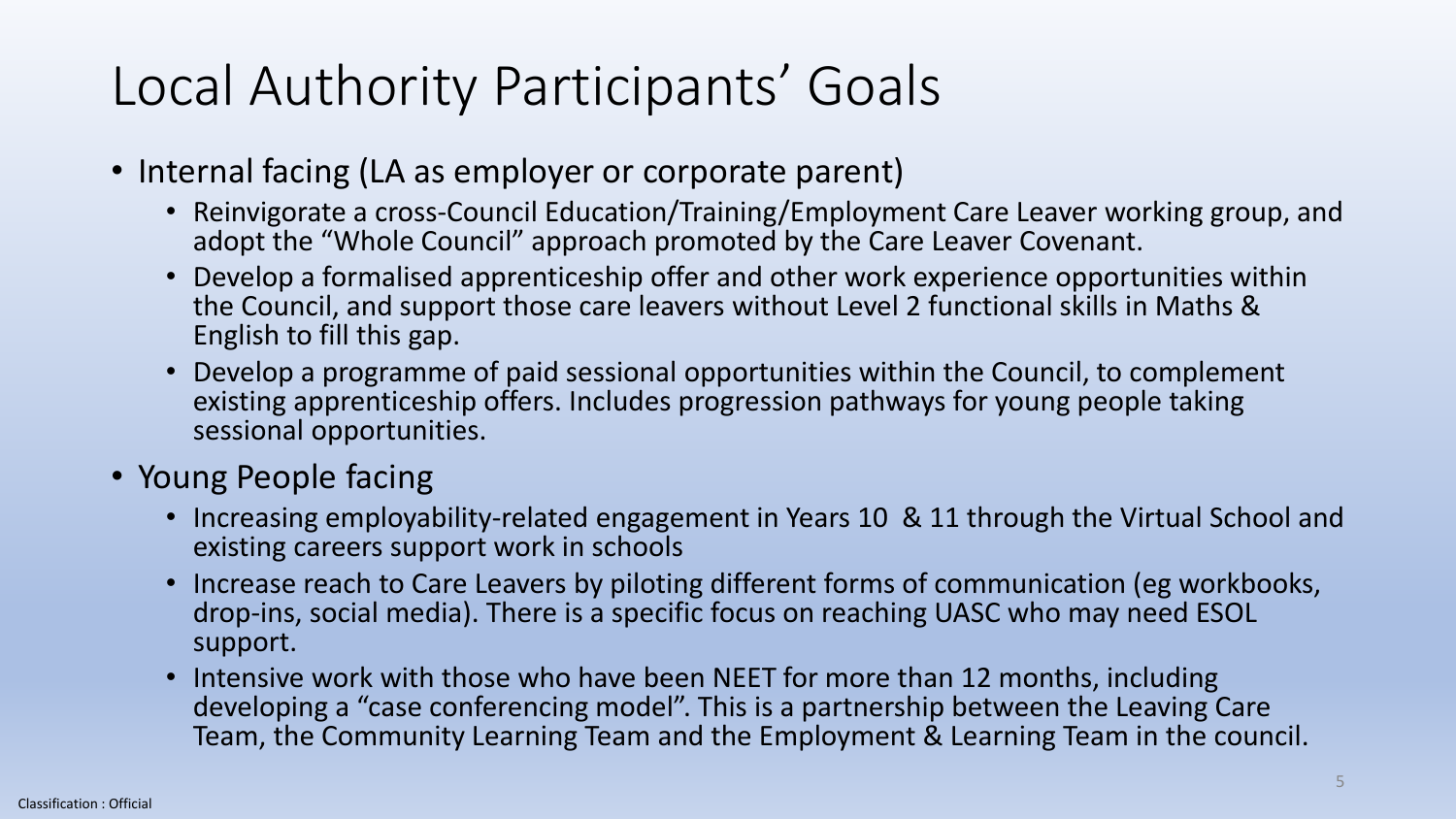# The programme: case studies (1)

- The programme was designed to follow the arc of a young person's journey into employability, using five case studies:
	- "Understanding the local economy" with Alex Latham, Care Leaver Covenant. Alex drew on their work with Manchester City Council. They had used the Covenant's Social Value Toolkit to build support for care leavers into procurement processes.
	- "Understanding the world of work" with Charlotte Robey-Turner & Jacob Brown from Leicestershire Cares, a charity spun out from Business in the Community. They worked with 80+ employers who offered short tours, interview practice, CV clinics and mentored work placements.
	- "Supporting young people towards employability" with Nicholl Hardwick from Drive Forward Foundation, a London-based charity. They offered 1-1 support to identify young people's strengths & aspirations, and worked with Corporate Partners to offer mentoring, internships, apprenticeships and employment. A case study from Camden Council described the creation of a year-long internship offer.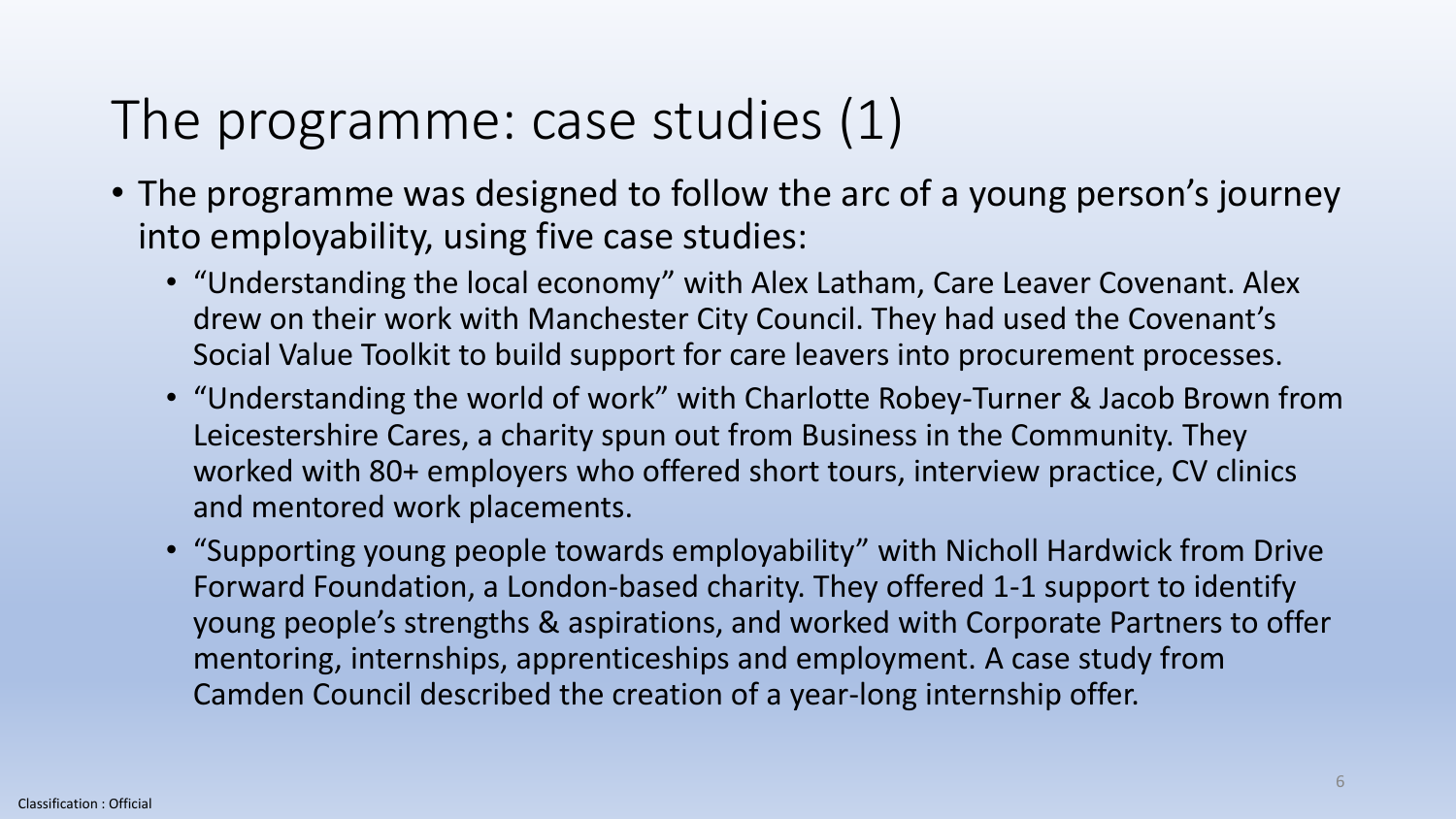# The programme: case studies (2)

- Case studies (continued):
	- "Supporting young people with specific needs". Nicholl Hardwick gave information on the mental health support that Drive Forward offered to the young people they worked with. Alex Capitani, from Coventry Children's Services, described how they worked creatively to offer those with insecure immigration status work-related experience.
	- "Learning from young people's experiences". Two young people with care experience who had taken part in the civil service internship programme, and gone on to get permanent roles, shared their experience of what had worked in getting them into the roles, and helping them succeed. They stressed the importance of communication at all times of the recruitment processes, and regular feedback.
- The sixth day of the programme reviewed the programme as a whole, reviewed progress against the original goals, and discussed what had most enabled progress to be made.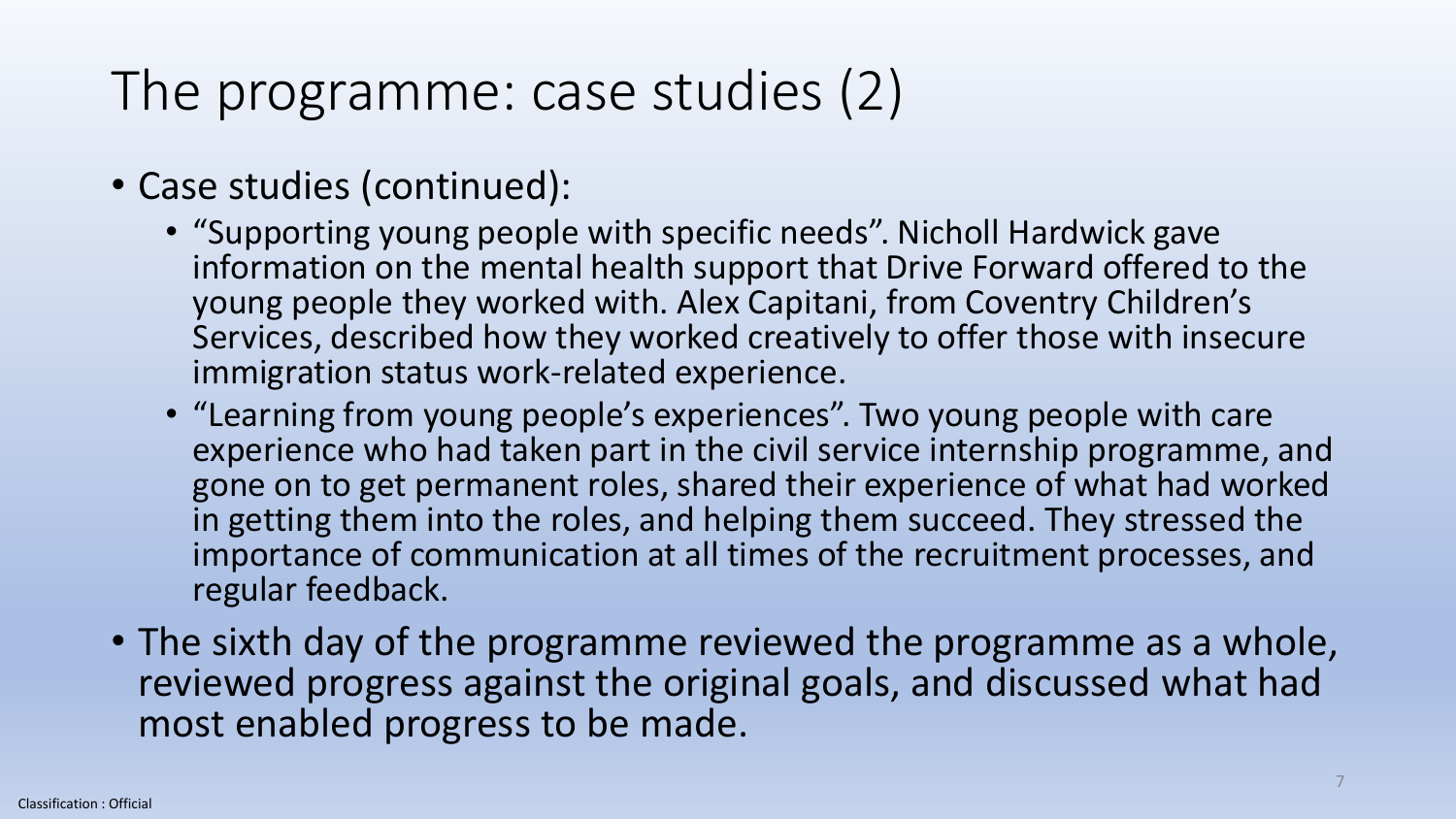## Programme Impact: Progress made by participants towards their goals

- Built relationships with new external employers, colleges and training & mentoring providers (LAs 1, 6, 10)
- Raised awareness with social workers & PAs about how to assess individuals' readiness for employability opportunities and support young people's development (LAs 2, 9)
- Secured funding for staff, wages and costs such as travel expenses, licences or PPE (LA 1)
- Delivered information sessions to employers, internal Council colleagues and groups of young people (LA 3)
- Set up new structures within the Council to raise the profile, identify new opportunities and chase progress (LAs 4, 5, 7)
- Developed training offers to fill key employability gaps such as lack of Maths & English (LA 6)
- Identified creative ways to offer young people with insecure immigration status opportunities to develop their skills and experience (LAs 6, 9)
- Engaged schools & Virtual Schools in identifying young people's career interests early (LAs 7, 8)
- Set up new ways of communicating with young people through Facebook & Instagram, as well as new drop-ins, hubs and sessions. (LAs 8, 9, 10)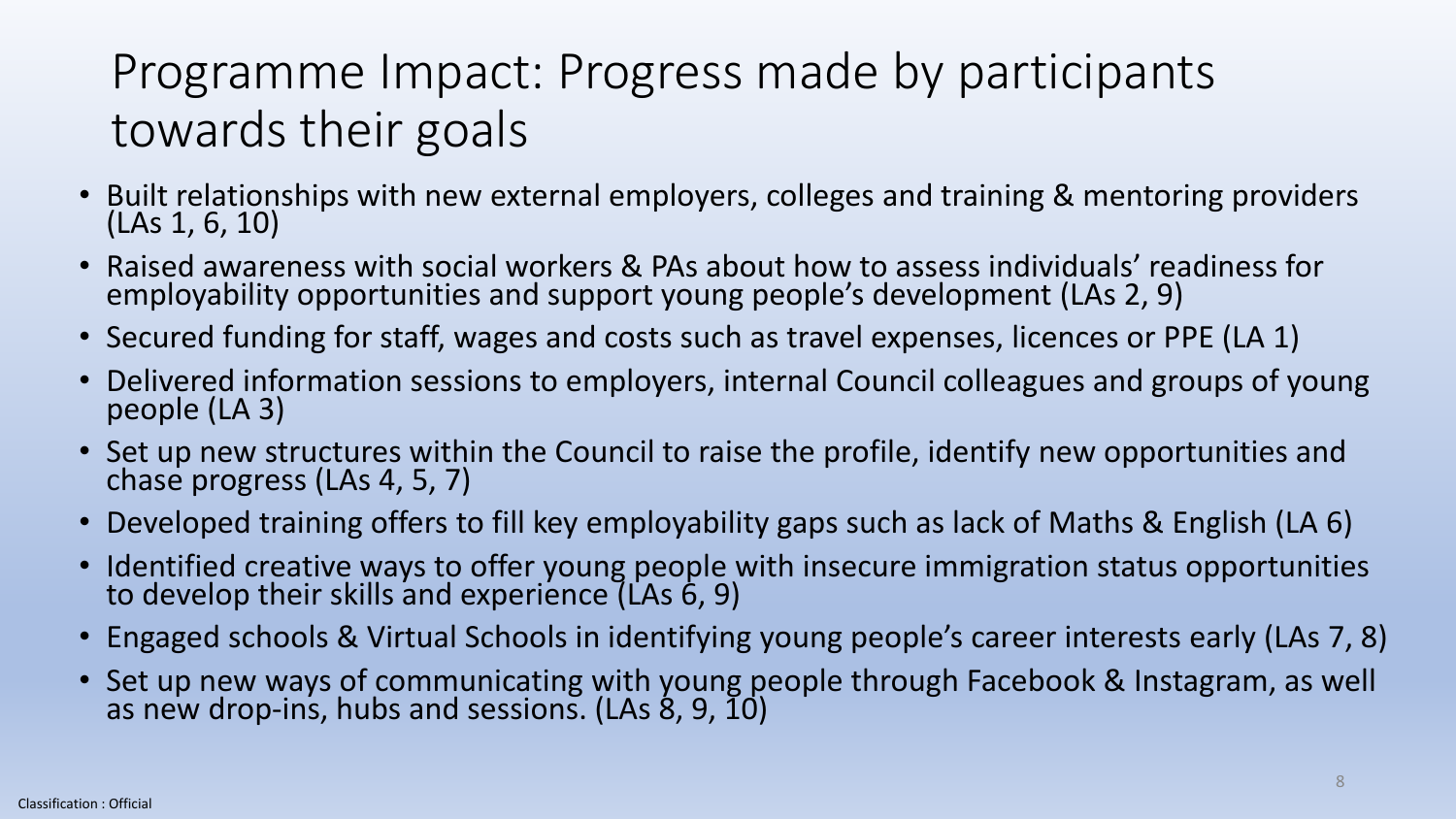## Learning – what challenges were faced & what enabled progress to be made?

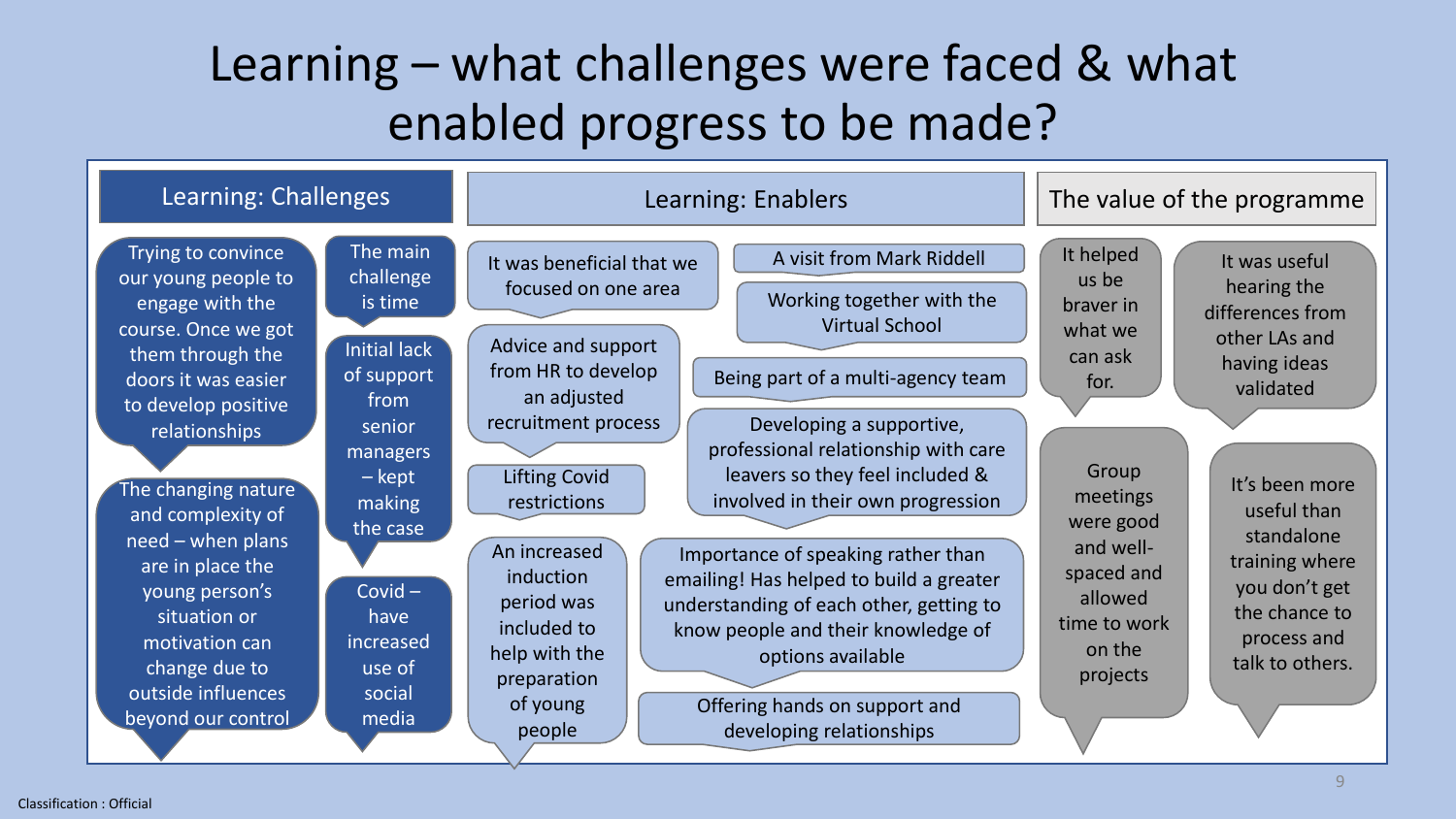# Programme Key Learning: Enablers

- Partnership work within the Council bringing together a range of people from HR, Economic Development, Children's Services, Virtual School to focus on care leavers
- A clear focus e.g. on an employment sector, or a group of young people don't try to do everything at once!
- Recognition of the need for time and support for young people constant communication while waiting for an opportunity to come through, and ongoing support if a young person's circumstances change
- Listening to young people's views, for example on where to deliver courses or sign-ups for programmes
- Senior Manager Support to resolve issues quickly and make links across council departments
- A variety of entry points and employability offers to meet the needs of a range of young people, including those with insecure immigration status who were not able to undertake work
- Dedicated time or funding, including to pay young people the Living Wage during work experience, internships or apprenticeships
- Good use of data, for example to identify employability barriers such as not having English & Maths
- Taking part in a national peer learning programme brought extra profile to the issue and gave participants information on what was happening elsewhere that they could take to their own LA
- External stimulus a visit from Mark Riddell prompted senior manager focus on the issue.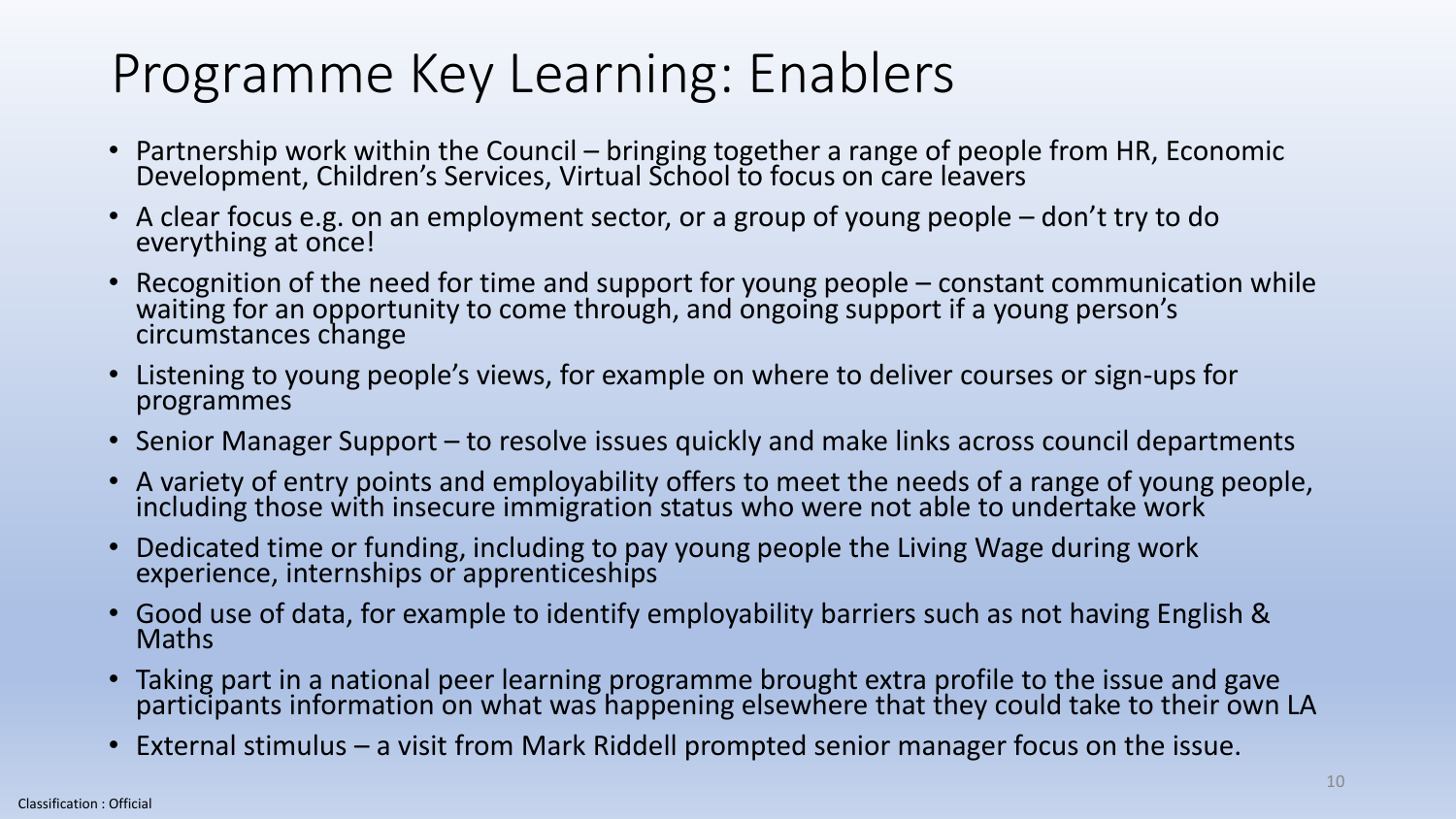# Programme Key Learning: Challenges & Responses

#### • **Challenges faced by young people:**

- **Changing Circumstances:** Young people were not always able to attend planned meetings (for example at school), so teachers/carers communicated information. Lives were often volatile – they could sign up to an opportunity one week and be uncontactable the next. This was overcome by consistent communication.
- **Understanding employability offers and the world of work:** Young people did not always see the benefits of the courses or opportunities that were being offered. This was overcome by linking the training offer to young people's aspirations & interests. A longer induction time period was helpful in enabling young people to settle into a role.

#### • **Challenges posed by the system:**

- **Senior Manager Focus:** Turnover of senior management, or managers with limited knowledge of care leavers. Projects needed to keep making the case for young people's futures to stay at the top of the agenda, along with a focus on safeguarding children.
- **Time & funding:** Undertaking focused work on care leavers' employability on top of their day job, and recruitment of additional staff took time.
- **Funding:** Funding for young people to go to University was not available from the Council extra applications for scholarships had to be made.
- **Making Social Value work**: It was harder to get benefits for Care Leavers through social value processes if these hadn't been specified at the start.
- **System Timeframes:** The Civil Service Internship, for example, could take 9 months between job offer and start. It was hard to maintain a young person's motivation.

#### • **Challenges posed by Covid:**

- **In reaching young people**: Not being able to visit young people directly, meant relying on online communication or key workers. They were supported to undertake interviews online where possible.
- **In reaching employers:** There were limited opportunities to hold employer-facing live events.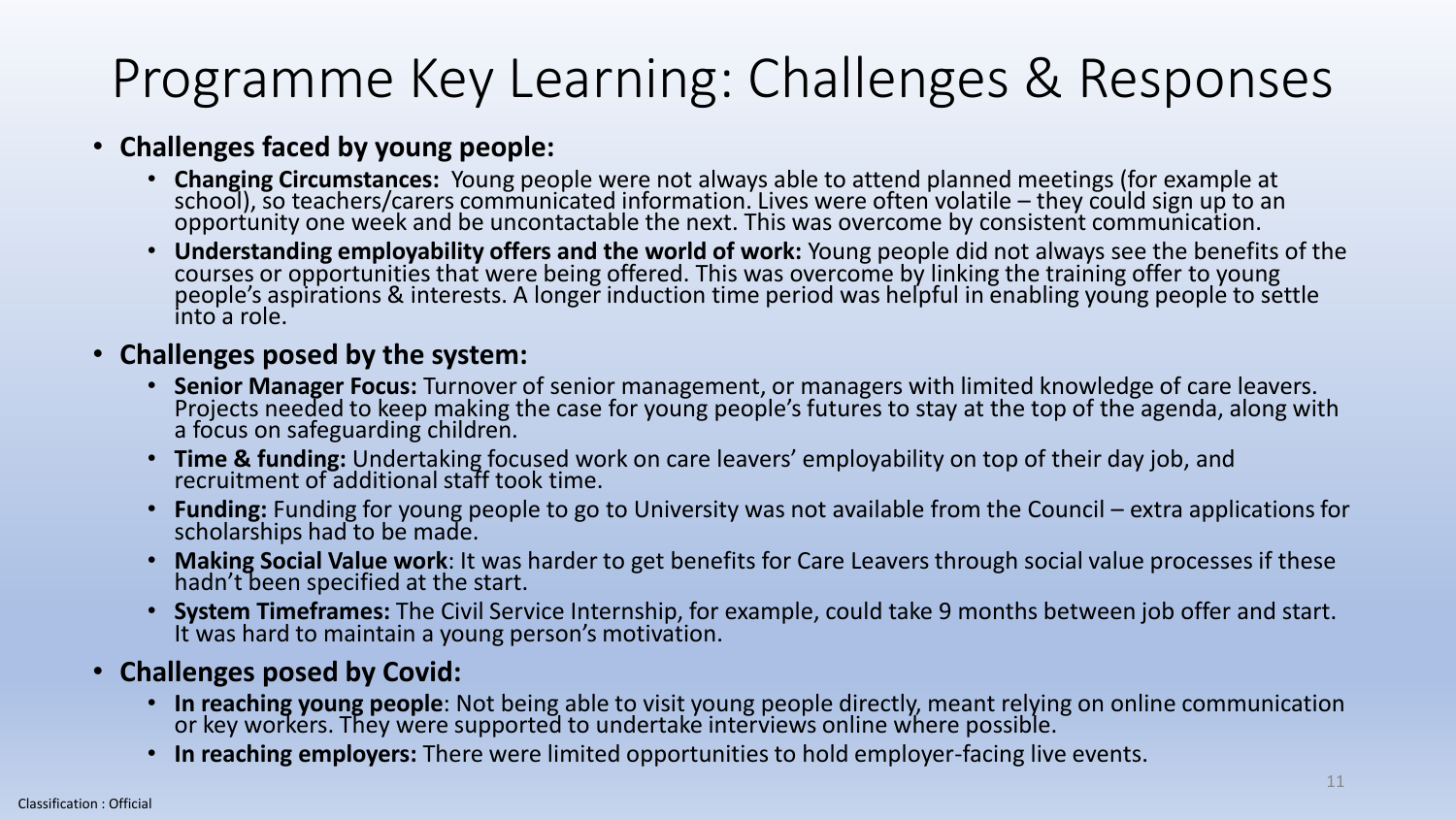# Reflection: the role of the peer learning programme

- In reflecting on the learning programme participants highlighted the value of:
	- **Sharing experiences and ideas with other LAs in a safe & honest space.**
	- **Contributions from specialist VCS organisations**  with time to unpick and process the information.
	- **Creating a one-page plan** at the start was felt to help with focus, and **regular meetings of the group** provided time to work on the projects, encouragement to keep on track and a prompt to action.
	- **The contribution from the two young people on the civil service internship -**it reminded participants about the basics – communication, induction and regular feedback, and the challenges young people were facing.
- Suggestions for "even better if" included:
	- **Continuing the offer of 1-1 conversations between the group sessions** these gave people confidence and ideas to take issues forward, and could have helped LAs were there was staff turnover.
	- **More opportunity to hear young people's voices**  to understand what had worked for them.
	- **Ensuring the breakout groups were of an even size** adjusting plans on the day.
	- **Mixing up the breakout groups in different ways** eg to bring together LAs with large UASC populations.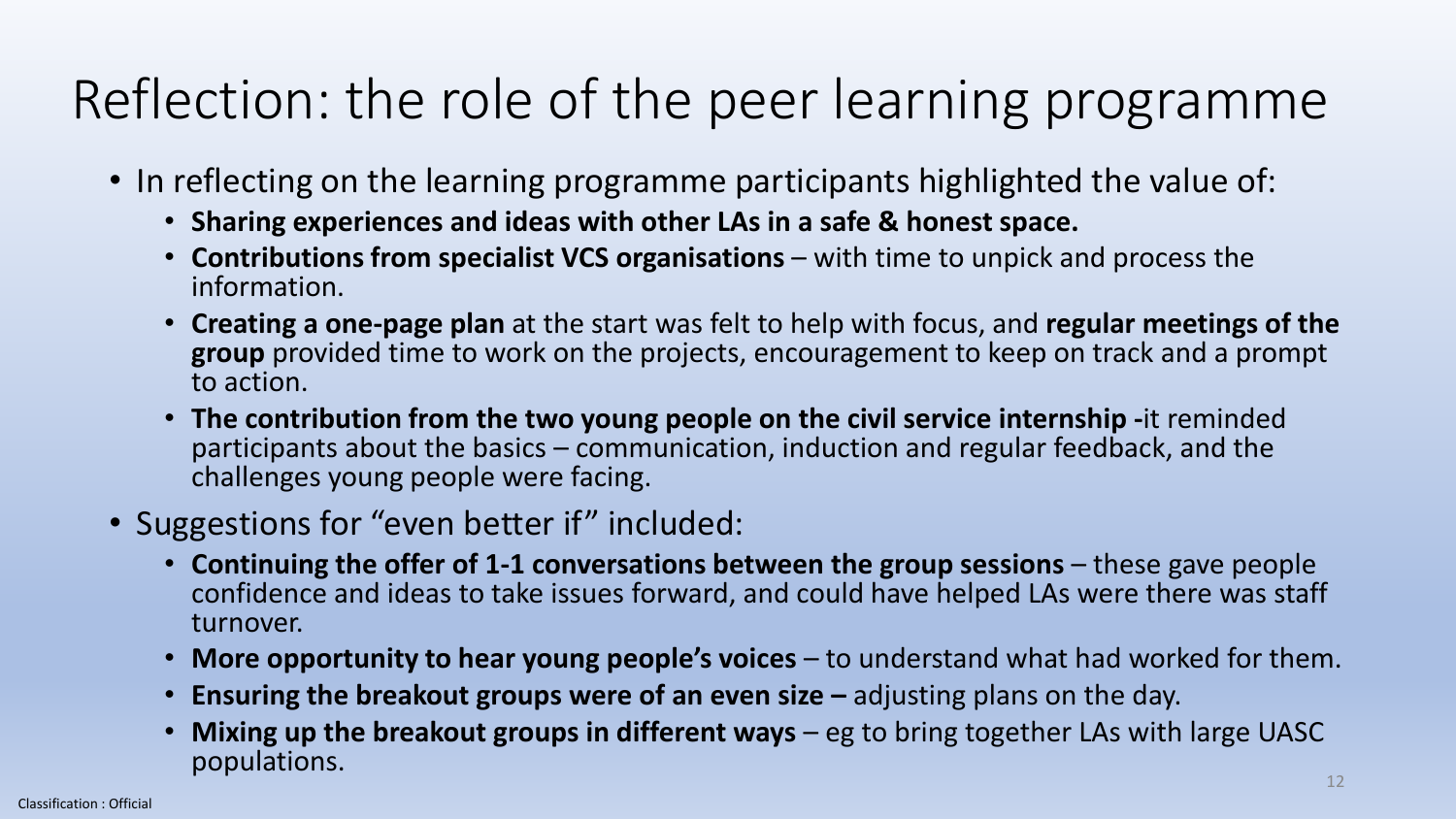# Key Learning Points – six suggestions for success

- 1. Tailor opportunities and support to the young person's interests, motivations and work aspirations. Identify any individual barriers, such as lack of English & Maths qualifications or the need for ESOL. Listen to what works for them eg Colleges that are easier to travel to.
- 2. Use lots of different ways to engage young people social media, face-to-face, workbooks. Keep in touch – especially if nothing's happening on a job or course application – to offer reassurance.
- 3. Build a partnership across the Council and its partners HR, Virtual School, Employment & Enterprise teams, key contractors and statutory partners. Get senior buy-in where you can and lever senior managers' contacts.
- 4. Be prepared to adjust the normal council procedures longer recruitment timetables, extended inductions, shorter days – to go at the young person's speed.
- 5. Build ongoing relationships with employers, enabling them to engage in a variety of ways – from light touch offers such as CV clinics and interview practice, to taster sessions, workplace tours and work experience offers. Consider how to help them meet their CSR objectives or develop their staff.
- 6. Don't try to do everything at once! Pick one area where you want to make progress and focus on that.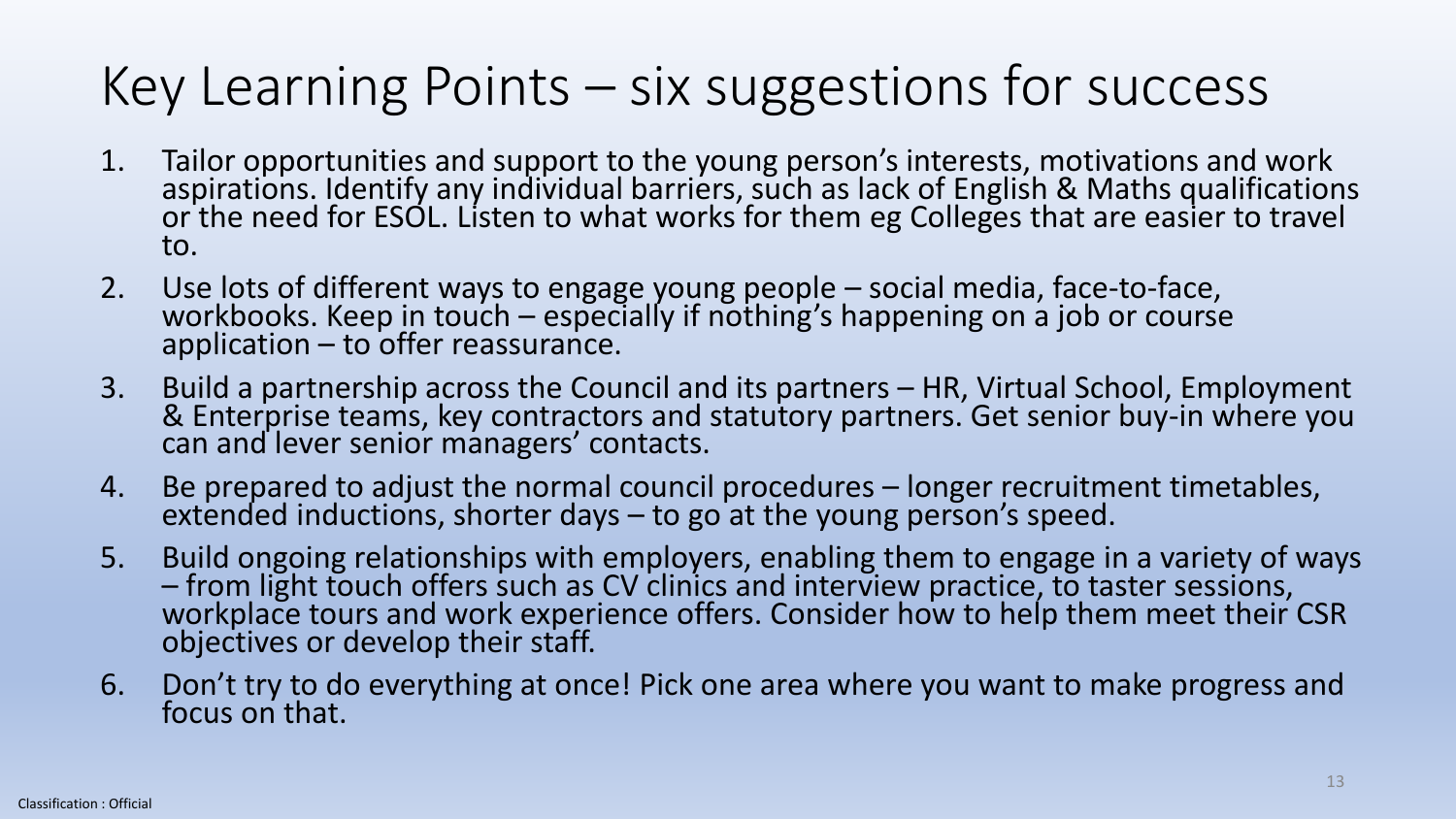# Useful Links & Resources

- **Care Leaver Covenant**: Strategic Resources for Local Authorities, including the Whole Council Approach and the Social Value Toolkit (a guide to supporting Care Leavers through procurement). <https://mycovenant.org.uk/support-the-covenant/local-authorities-engagement/>
- **Leicestershire Cares** : Practical Resources on engaging and working with businesses, including connecting to their Corporate Social Responsibility agendas, and the "Promise to Care" pledge. <https://www.leicestershirecares.co.uk/get-help/get-businesses/>
- Resources for **care leavers with uncertain immigration status**:
- [Support in Greater Manchester \(Greater Manchester Immigration Aid Unit\): https://gmiau.org/help](https://gbr01.safelinks.protection.outlook.com/?url=https%3A%2F%2Fgmiau.org%2Fhelp-and-advice%2Fservices%2F%23children-and-young-people&data=04%7C01%7CDarren.Bishton%40catch-22.org.uk%7C025e5fdd38754bd8413908d97ea4f907%7Cf1ded84eebd346b298f8658f4ca1209c%7C0%7C0%7C637680069404287713%7CUnknown%7CTWFpbGZsb3d8eyJWIjoiMC4wLjAwMDAiLCJQIjoiV2luMzIiLCJBTiI6Ik1haWwiLCJXVCI6Mn0%3D%7C1000&sdata=6RF%2FmQnvdJaXlbYeTqZ1Tcdp34lCiI0K%2F3%2FYdh1qNp4%3D&reserved=0)and-advice/services/#children-and-young-people. Young people they worked with have also produced a widely applicable flyer comprising six things about supporting young people in care affected by immigration control.<https://gmiau.org/six-things-guide-for-local-authority-staff/>
- Support in South London: (South London Refugee Association). A Youth Club and other activities for those aged 14-18, as well as casework advice. More information <u>https://www.slr-a.org.uk/our-</u> services/youth-work/telephone-advice/
- General guidance about trafficking and modern slavery, including the National Referral Mechanism is https://www.gov.uk/government/publications/human-trafficking-victims-referral-and[assessment-forms/guidance-on-the-national-referral-mechanism-for-potential-adult-victims-of](https://gbr01.safelinks.protection.outlook.com/?url=https%3A%2F%2Fwww.gov.uk%2Fgovernment%2Fpublications%2Fhuman-trafficking-victims-referral-and-assessment-forms%2Fguidance-on-the-national-referral-mechanism-for-potential-adult-victims-of-modern-slavery-england-and-wales%23independent-child-trafficking-guardians-ictg&data=04%7C01%7CDarren.Bishton%40catch-22.org.uk%7C025e5fdd38754bd8413908d97ea4f907%7Cf1ded84eebd346b298f8658f4ca1209c%7C0%7C0%7C637680069404297670%7CUnknown%7CTWFpbGZsb3d8eyJWIjoiMC4wLjAwMDAiLCJQIjoiV2luMzIiLCJBTiI6Ik1haWwiLCJXVCI6Mn0%3D%7C1000&sdata=NodhsR2T2zAvpNrD6w909HzLZVDOB5SNGmI2abTkLH8%3D&reserved=0)modern-slavery-england-and-wales#independent-child-trafficking-guardians-ictg
- Barnardo's child trafficking services [https://www.barnardos.org.uk/what-we-do/protecting](https://gbr01.safelinks.protection.outlook.com/?url=https%3A%2F%2Fwww.barnardos.org.uk%2Fwhat-we-do%2Fprotecting-children%2Ftrafficked-children&data=04%7C01%7CDarren.Bishton%40catch-22.org.uk%7C025e5fdd38754bd8413908d97ea4f907%7Cf1ded84eebd346b298f8658f4ca1209c%7C0%7C0%7C637680069404297670%7CUnknown%7CTWFpbGZsb3d8eyJWIjoiMC4wLjAwMDAiLCJQIjoiV2luMzIiLCJBTiI6Ik1haWwiLCJXVCI6Mn0%3D%7C1000&sdata=03Vtu67kqWPBkp8O80YljdceRJcXCLi46GKHj0PnnQ4%3D&reserved=0)children/trafficked-children.